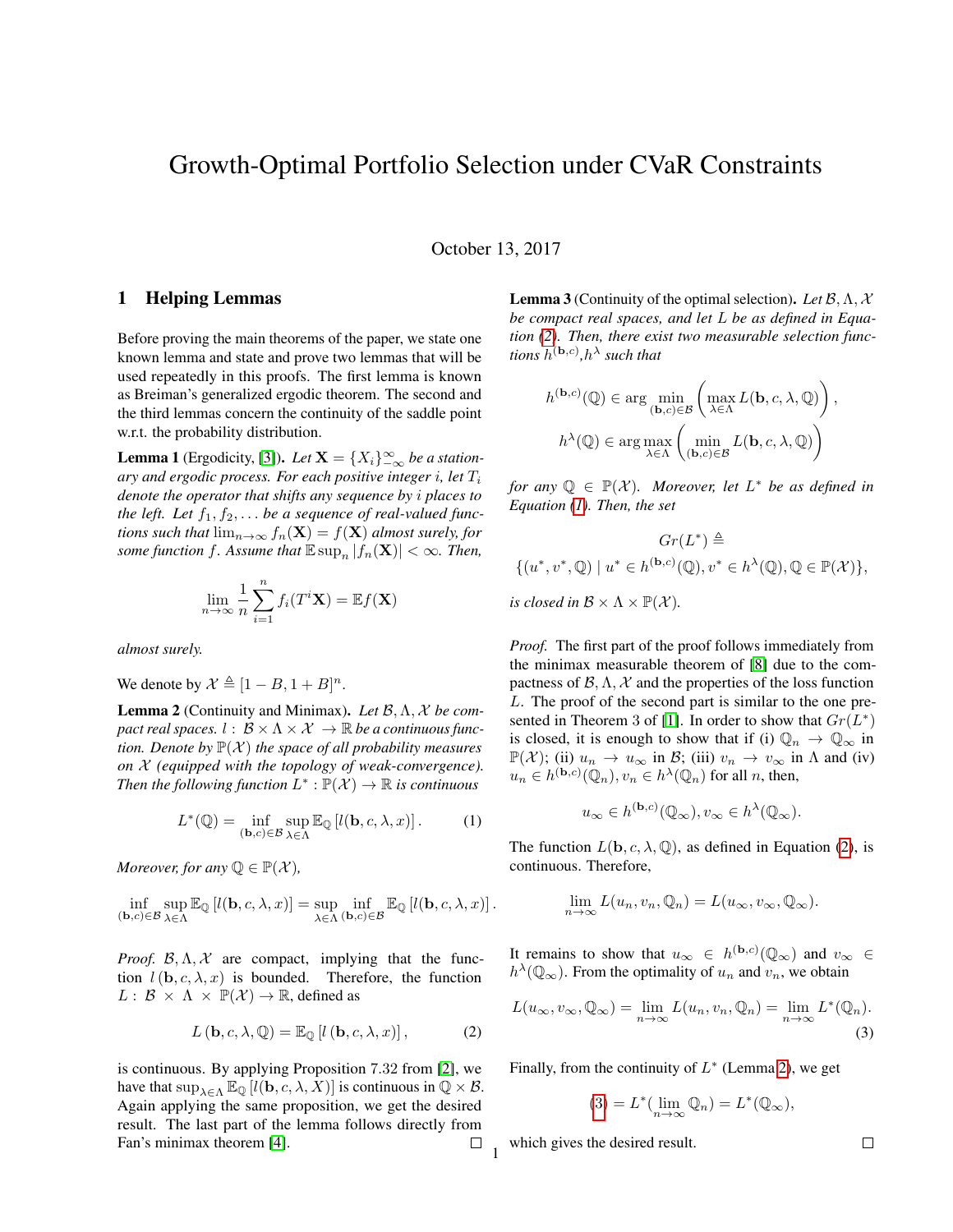<span id="page-1-5"></span>Corollary 1. *Under the conditions of Lemma 3. Define*  $L_n(\mathbf{b}, c, \lambda, \mathbb{Q}) = L(\mathbf{b}, c, \lambda, \mathbb{Q}) + \frac{||(\mathbf{b}, c)||^2 - ||\lambda||^2}{n}$  and denote  $h_{L_x}^{(\mathbf{b},c)}$  $(L_n^{(b,c)}(\mathbb{Q}_n), h_{L_n}^{\lambda}(\mathbb{Q}_n)$  to be the measurable selection *functions of*  $L_n$ . If  $\mathbb{Q}_n \to \mathbb{Q}_\infty$  *weakly in*  $\mathbb{P}(\mathcal{X})$  *and*  $u_n \in h_{L_n}^{(\mathbf{b},c)}$  $L_n^{(\mathbf{b},c)}(\mathbb{Q}_n), v_n \in h_{L_n}^{\lambda}(\mathbb{Q}_n)$ , then

$$
L_n(u_n, v_n, \mathbb{Q}_n) \to L(u_\infty, v_\infty, \mathbb{Q}_\infty)
$$

*almost surely for*  $u_{\infty} \in h^{(\mathbf{b},c)}(\mathbb{Q}_{\infty})$  *and*  $v_{\infty} \in h^{\lambda}(\mathbb{Q}_{\infty})$ *.* 

*Proof.* Denote  $\hat{u}_n \in h^{(\mathbf{b},c)}(\mathbb{Q}_{\infty})$  and  $\hat{v}_n \in h^{\lambda}(\mathbb{Q}_{\infty})$ 

$$
|L_n(u_n, v_n, \mathbb{Q}_n) - L(u_\infty, v_\infty, \mathbb{Q}_\infty)|
$$
  
\n
$$
\leq |L_n(u_n, v_n, \mathbb{Q}_n) - L(\hat{u}_n, \hat{v}_n, \mathbb{Q}_n)|
$$
  
\n
$$
+ |L(\hat{u}_n, \hat{v}_n, \mathbb{Q}_n) - L(u_\infty, v_\infty, \mathbb{Q}_\infty)|.
$$
 (4)

Note that for every *n* and for constant  $E > 0$ ,

$$
\min_{\substack{(\mathbf{b},c)\in\mathcal{B} \\ (\mathbf{b},c)\in\mathcal{B}}} \max_{\lambda \in \Lambda} L(\mathbf{b}, c, \lambda, \mathbb{Q}) - \frac{||\lambda_{\max}||^2}{n}
$$
\n
$$
\leq \min_{(\mathbf{b},c)\in\mathcal{B}} \max_{\lambda \in \Lambda} L_n(\mathbf{b}, c, \lambda, \mathbb{Q})
$$
\n
$$
= \min_{(\mathbf{b},c)\in\mathcal{B}} \max_{\lambda \in \Lambda} \left( \mathbb{E}_{\mathbb{Q}} \left[ l(\mathbf{b}, c, \lambda, X) \right] + \frac{||(\mathbf{b},c)||^2 - ||\lambda||^2}{n} \right)
$$
\n
$$
\leq \min_{(\mathbf{b},c)\in\mathcal{B}} \max_{\lambda \in \Lambda} L(\mathbf{b}, c, \lambda, \mathbb{Q}) + \frac{E}{n}.
$$

Thus, for some constant C,  $|L_n(u_n, v_n, \mathbb{Q}_n)|$  –  $L(\hat{u}_n, \hat{v}_n, \mathbb{Q}_n)$  |  $\lt$   $\frac{C}{n}$  and from Lemma 3, the last summand of Equation [4](#page-1-0) also converges to  $0$  as  $n$  approaches  $\infty$ , we get the desired result, and clearly, if  $h^{(\mathbf{b},c)}(\mathbb{Q}_{\infty})$  and  $h^{\lambda}(\mathbb{Q}_{\infty})$  are singletons, then, the only accumulation point of  $\{(v_n, u_n)\}_{n=1}^{\infty}$  is  $(v_{\infty}, u_{\infty})$ . □

The importance of Lemma [3](#page-0-4) stems from the fact that it proves the continuity properties of the multi-valued correspondences  $\mathbb{Q} \to h^{(\mathbf{b},c)}(\mathbb{Q})$  and  $\mathbb{Q} \to h^{\lambda}(\mathbb{Q})$ . This leads to the knowledge that if for the limiting distribution,  $\mathbb{O}_{\infty}$ , the optimal set is a singleton, then  $\mathbb{Q} \to h^{(\mathbf{b},c)}(\mathbb{Q})$  and  $\mathbb{Q} \to \overline{h^{\lambda}(\mathbb{Q})}$  are continuous in  $\mathbb{Q}_{\infty}$ .

## 2 Proof of Theorem 2

<span id="page-1-6"></span>Theorem 2 (Optimality of W<sup>∗</sup> ). *For any investment strat* $egy S \in S_{\gamma}$ , whose portfolios are  $b_1, b_2, \ldots$  the following *holds a.s.*

$$
\liminf_{T \to \infty} \frac{1}{T} \sum_{i=1}^T f(\mathbf{b}_i, X_i) \geq \mathcal{W}^*.
$$

*Proof.* For any given strategy  $S \in S_{\gamma}$ , we will look at the following sequence:

$$
\frac{1}{T} \sum_{i=1}^{T} l(\mathbf{b}_i, \tilde{c}_i^*, \tilde{\lambda}_i^*, X_i).
$$
\n(5)

where  $\tilde{h}^* \in h^{\lambda}(\mathbb{P}_{X_i | X_1^{i-1}})$  ,  $\tilde{c}_i^* \in$ 1  $\arg\min_{c\in\mathbb{R}}\left(c+\frac{1}{1-\alpha}\mathbb{E}_{\mathbb{P}_{X_i|X_0^{i-1}}} \right)$  $\left[(-\log(\langle \mathbf{b}_i, \mathbf{X} \rangle) - c)^+\right]$ . Observe that

$$
(5) = \frac{1}{T} \sum_{i=1}^{T} \mathbb{E} \left[ l(\mathbf{b}_{i}, \tilde{c}_{i}^{*}, \tilde{\lambda}_{i}^{*}, X_{i}) \mid X_{1}^{i-1} \right] - \frac{1}{T} \sum_{i=1}^{T} (l(\mathbf{b}_{i}, \tilde{c}_{i}^{*}, \tilde{\lambda}_{i}^{*}, X_{i}) - \mathbb{E} \left[ l(\mathbf{b}_{i}, \tilde{c}_{i}^{*}, \tilde{\lambda}_{i}^{*}, X) \mid X_{1}^{i-1} \right]).
$$

<span id="page-1-0"></span>Since  $A_i = l(\mathbf{b}_i, \tilde{c}_i^*, \tilde{\lambda}_i^*, X_i) - \mathbb{E}\left[l(\mathbf{b}_i, \tilde{c}_i^*, \tilde{\lambda}_i^*, X_i) \mid X_1^{i-1}\right]$ is a martingale difference sequence, the last summand converges to 0 a.s., by the strong law of large numbers (see, e.g., [\[9\]](#page-7-1)). Therefore,

$$
\liminf_{T \to \infty} \frac{1}{T} \sum_{i=1}^{T} l(\mathbf{b}_i, \tilde{c}_i^*, \tilde{\lambda}_i^*, X_i)
$$
  
\n
$$
= \liminf_{T \to \infty} \frac{1}{T} \sum_{i=1}^{T} \mathbb{E} \left[ l(\mathbf{b}_i, \tilde{c}_i^*, \tilde{\lambda}_i^*, X_i) \mid X_1^{i-1} \right]
$$
  
\n
$$
\geq \liminf_{T \to \infty} \frac{1}{T} \sum_{i=1}^{T} \min_{(\mathbf{b}, c) \in \mathcal{B}(\mathcal{C})} \mathbb{E} \left[ l(\mathbf{b}, c, \tilde{\lambda}_i^*, X_i) \mid X_1^{i-1} \right],
$$
  
\n(6)

<span id="page-1-2"></span>where the minimum is taken w.r.t. all the  $\sigma(X_1^{i-1})$ measurable functions. Because the process is stationary, we get for  $\hat{\lambda}_i^* \in h^{\lambda}(\mathbb{P}_{X_0|X_{1-i}^{-1}})$ ,

<span id="page-1-3"></span>
$$
(6) = \liminf_{T \to \infty} \frac{1}{T} \sum_{i=1}^{T} \min_{(\mathbf{b}, c) \in \mathcal{B}(\mathcal{C})} \mathbb{E} \left[ l(\mathbf{b}, c, \hat{\lambda}_{i}^{*}, X_{0}) \mid X_{1-i}^{-1} \right]
$$

$$
= \liminf_{T \to \infty} \frac{1}{T} \sum_{i=1}^{T} L^{*}(\mathbb{P}_{X_{0}|X_{1-i}^{-1}}). \tag{7}
$$

Using Levy's zero-one law,  $\mathbb{P}_{X_0|X_{1-i}^{-1}} \to \mathbb{P}_{\infty}$  weakly as i approaches  $\infty$  and from Lemma [2](#page-0-2) we know that  $L^*$  is continuous. Therefore, we can apply Lemma [1](#page-0-5) and get that a.s.

$$
(7) = \mathbb{E}\left[L^*(\mathbb{P}_{\infty})\right] = \mathbb{E}\left[\mathbb{E}_{\mathbb{P}_{\infty}}\left[l\left(\mathbf{b}^*_{\infty}, c^*_{\infty}, \lambda^*_{\infty}, X_0\right)\right]\right]
$$

$$
= \mathbb{E}\left[\mathcal{L}\left(\mathbf{b}^*_{\infty}, c^*_{\infty}, \lambda^*_{\infty}, X_0\right)\right].
$$
 (8)

Note also, that due to the complementary slackness condition of the optimal solution, i.e.,  $\lambda^*_{\infty}(\mathbb{E}_{\mathbb{P}_{\infty}}[c(\mathbf{b}^*_{\infty},c^*_{\infty},X_0)]-\gamma)=0$ , we get

<span id="page-1-4"></span>
$$
(8) = \mathbb{E}\left[\mathbb{E}_{\mathbb{P}_{\infty}}\left[u\left(\mathbf{b}^*_{\infty}, c^*_{\infty}, X_0\right)\right]\right] = \mathcal{W}^*.
$$

<span id="page-1-1"></span>From the uniqueness of  $\lambda_{\infty}^*$ , and using Lemma [3](#page-0-4)  $\hat{\lambda}_i^* \to \lambda_{\infty}^*$ as i approaches  $\infty$ . Moreover, since l is continuous on a compact set, l is also uniformly continuous. Therefore, for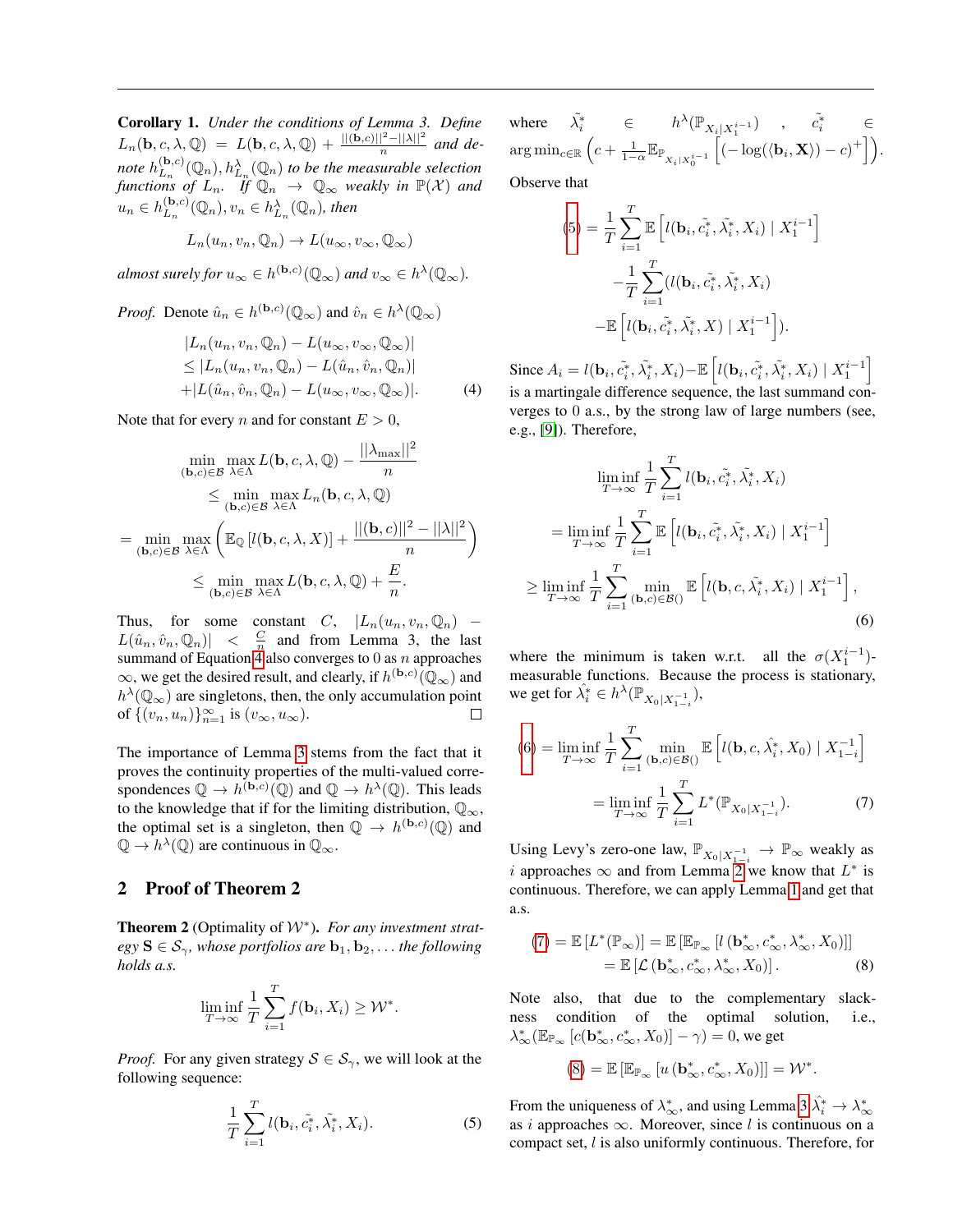any given  $\epsilon > 0$ , there exists  $\delta > 0$ , such that if  $|\lambda' - \lambda| < \delta$ , then

$$
|l(\mathbf{b},c,\lambda',x)-l(\mathbf{b},c,\lambda,x)|<\epsilon
$$

for any  $(b, c) \in \mathcal{B}$  and  $x \in \mathcal{X}$ . Therefore, there exists  $i_0$ such that if  $i > i_0$  then  $|l(\mathbf{b}, c, \hat{\lambda}_i^*, x) - l(\mathbf{b}, c, \lambda_\infty^*, x)| < \epsilon$ for any  $(b, c) \in \mathcal{B}$  and  $x \in \mathcal{X}$ . Thus,

$$
\liminf_{T \to \infty} \frac{1}{T} \sum_{i=1}^{T} l(\mathbf{b}_i, \tilde{c}_i^*, \lambda^*, X_i)
$$
\n
$$
-\liminf_{T \to \infty} \frac{1}{T} \sum_{i=1}^{T} l(\mathbf{b}_i, \tilde{c}_i^*, \hat{\lambda}_i^*, X_i)
$$
\n
$$
=\liminf_{T \to \infty} \frac{1}{T} \sum_{i=1}^{T} l(\mathbf{b}_i, \tilde{c}_i^*, \lambda^*, X_i)
$$
\n
$$
+\limsup_{T \to \infty} \frac{1}{T} \sum_{i=1}^{T} -l(\mathbf{b}_i, \tilde{c}_i^*, \hat{\lambda}_i^*, X_i)
$$
\n
$$
\geq \liminf_{T \to \infty} \frac{1}{T} \sum_{i=1}^{T} l(\mathbf{b}_i, \tilde{c}_i^*, \lambda^*, X_i) - \frac{1}{T} \sum_{i=1}^{T} l(\mathbf{b}_i, \tilde{c}_i^*, \hat{\lambda}_i^*, X_i)
$$
\n
$$
\geq -\epsilon \quad a.s.,
$$

and since  $\epsilon$  is arbitrary,

$$
\liminf_{T \to \infty} \frac{1}{T} \sum_{i=1}^T l(\mathbf{b}_i, \tilde{c}_i^*, \lambda^*, X_i)
$$
  
\n
$$
\geq \liminf_{T \to \infty} \frac{1}{T} \sum_{i=1}^T l(\mathbf{b}_i, \tilde{c}_i^*, \hat{\lambda}_i^*, X_i).
$$

Therefore we can conclude that

$$
\liminf_{T \to \infty} \frac{1}{T} \sum_{i=1}^{T} l(\mathbf{b}_i, \tilde{c}_i^*, \lambda^*, X_i) \geq W^* \quad a.s.
$$

We finish the proof by noticing that since  $S \in S_{\gamma}$ , then by definition

$$
\limsup_{T \to \infty} \frac{1}{T} \sum_{i=1}^T \min_{c \in \mathbb{R}} \left( c + \frac{1}{1-\alpha} \mathbb{E}_{\mathbb{P}_{X_i} | X_0^{i-1}} \left[ (-\log(\langle \mathbf{b}_i, \mathbf{X} \rangle) - c)^+ \right] \right) \leq \gamma
$$

a.s. and since  $\lambda_{\infty}^{*}$  is non negative, we will get the desired result.  $\Box$ 

## 3 Proof of Theorem 3

Before proving Theorem 3, we will prove the following two lemmas:

<span id="page-2-0"></span>**Lemma 4.** Assume that for any vector  $w_1^k \in \mathbb{R}^k$  the random  $variable \, ||X_1^k - w_1^k||$  as a continuous distribution. Then, *there exists a countable set of experts*  ${H_{k,h}}$  *for which* 

$$
\lim_{k \to \infty} \lim_{h \to \infty} \lim_{T \to \infty} \frac{1}{T} \sum_{i=1}^T l(\mathbf{b}_{k,h}^i, c_{k,h}^i, \lambda_{k,h}^i, X_i) = \mathcal{W}^* \quad a.s.,
$$

where  $(\mathbf{b}^i_{k,h},c^i_{k,h},\lambda^i_{k,h})$  are the predictions made by expert  $H_{k,h}$  *at round i.* 

*Proof.* We start by defining a countable set of experts  ${H_{k,h}}$  as follow: For each  $h = 1, 2, \ldots$ , we choose  $p_h \in$  $(0, 1)$  such that for the sequence  $\{p_h\}_{h=1}^{\infty}$ ,  $\lim_{h\to\infty} p_h = 0$ . Moreover, set  $\hat{h} = \lfloor np_h \rfloor$  For expert  $H_{k,h}$ , we define for a fixed  $k \times n$ -dimensional vector, denoted by w, the following set,

$$
B_{k,h}^{w,(1,t)} \triangleq \{x_i \mid k+1 \le i \le t, X_{i-k}^{i-1} \text{ is among the } \hat{h} \}
$$
  
nearest neighbors of  $w$  among  $X_1^k, \ldots, X_{t-k}^{t-1}\},$ 

where 
$$
X_j^{j+k} \triangleq (\mathbf{X}_j, ..., \mathbf{X}_{j+k}) \in \mathbb{R}^{k \times n}
$$
. where  

$$
X_j^{j+k} \triangleq (\mathbf{X}_j, ..., \mathbf{X}_{j+k}) \in \mathbb{R}^{k \times n}
$$

Thus, expert  $H_{k,h}$  has a window of length k and it looks for the  $\hat{h}$  euclidean nearest-neighbors of w in the past. This results in a set of market vectors  $B_{k,h}^{w,(1,t)}$ . This set can also be seen as a conditional probability over the space of possible market vectors. Then, each expert recommends the actions  $\mathbf{b}, c \in \mathcal{B}$  and  $\lambda \in \Lambda$ , which are the corresponding minimax solution. More formally, we define

$$
h_{k,h}^{\mathbf{b}}, c(X_1^{t-1}, w) \triangleq
$$
  
arg min<sub>(\mathbf{b},c) \in \mathcal{B}</sub>
$$
\left( \max_{\lambda \in \Lambda} \frac{1}{|B_{k,h}^{w,(1,t)}|} \sum_{x_i \in B_{k,h}^{w,(1,t)}} l_{k,l,t}(\mathbf{b}, c, \lambda, x_i) \right)
$$

and

.

$$
h_{k,h}^{\lambda}(X_1^{t-1}, w) \triangleq
$$
  
arg max
$$
\left(\min_{(\mathbf{b}, c) \in \mathcal{B}} \frac{1}{|B_{k,h}^{w,(1,t)}|} \sum_{x_i \in B_{k,h}^{w,(1,t)}} l_{k,l,t}(\mathbf{b}, c, \lambda, x_i)\right)
$$

for

$$
l_{k,h,t}(\mathbf{b}, c, \lambda, x_i) \triangleq
$$

$$
l(\mathbf{b}, c, \lambda, x_i) + (||( \mathbf{b}, c)||^2 - ||\lambda||^2) \left(\frac{1}{t} + \frac{1}{h} + \frac{1}{k}\right),
$$

Using the above, we define the predictions of  $H_{k,h}$  to be:

$$
H^{\mathbf{b}}, c_{k,h}(X_1^{t-1}) = h^{\mathbf{b}}, c_{k,h}(X_1^{t-1}, X_{t-k}^{t-1}),
$$
(9)  

$$
t = 1, 2, 3, ...
$$

$$
H_{k,h}^{\lambda}(X_1^{t-1}) = h_{k,h}^{\lambda}(X_1^{t-1}, X_{t-k}^{t-1}),
$$
(10)  

$$
t = 1, 2, 3, ...
$$

We will add two experts:  $H_{0,0}$  whose predictions are always  $(b_0, c_0, \lambda_{\text{max}})$  and  $H_{-1,-1}$  whose predictions are always  $({\bf b}_0, c_0, 0).$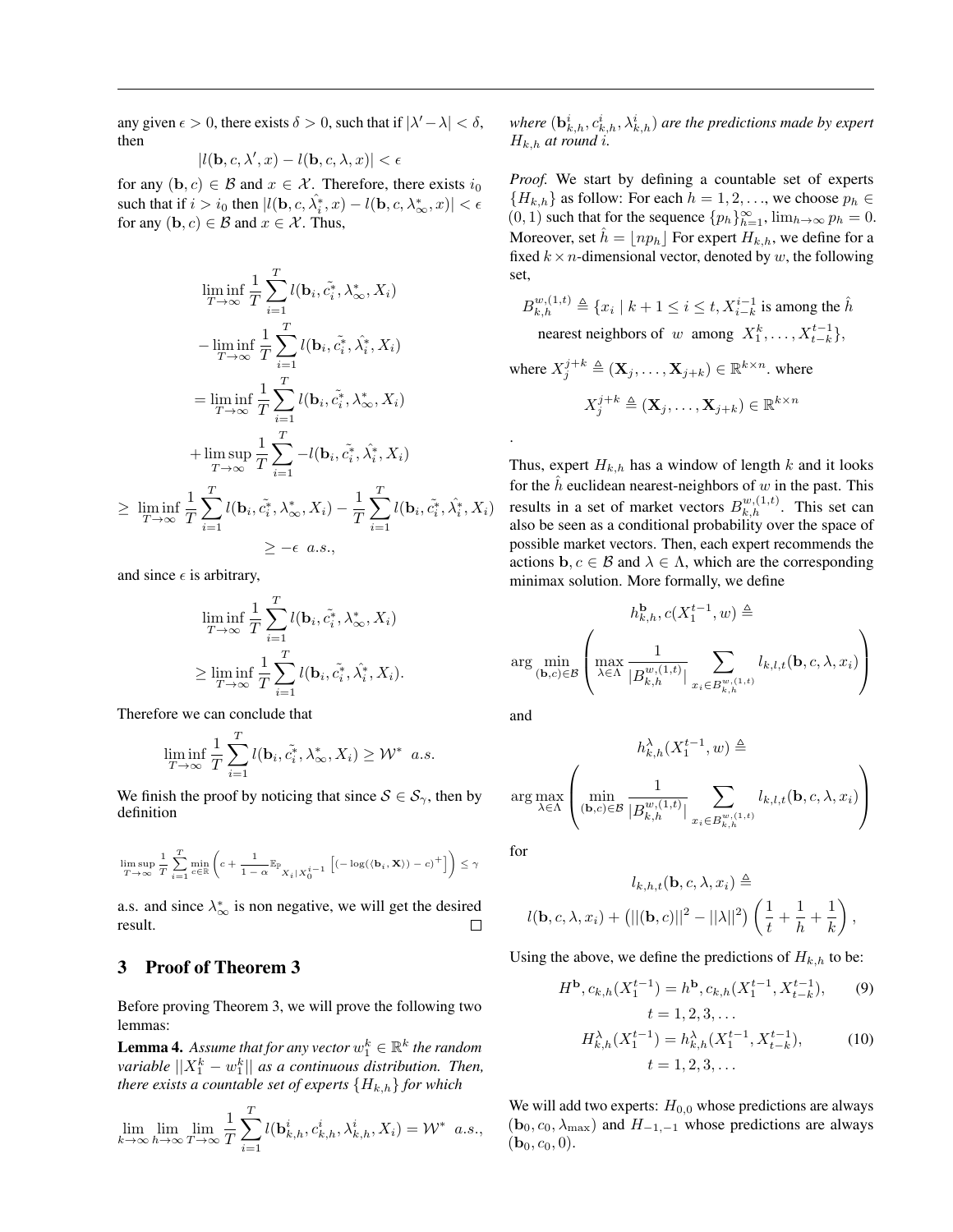Fixing  $k, h > 0$  and w, we will define a (random) measure  $\mathbb{P}_{j,w}^{(k,h)}$  that is the measure concentrated on the set  $B_{k,h}^{w,(0,1-j)}$ , defined by

$$
\mathbb{P}_{j,w}^{(k,h)}(A) = \frac{\sum_{X_i \in B_{k,h}^{w,(0,1-j)}} 1_A(X_i)}{|B_{k,h}^{w,(0,1-j)}|},
$$

where  $1_A$  denotes the indicator function of the set  $A \subset$  $[-B, B]^n$ .

In other words,  $\mathbb{P}_{j,w}^{(k,h)}(A)$  is the relative frequency of the the vectors among  $X_{1-j+k}, \ldots, X_0$  that fall in the set A. Let  $r_{k,l}(w)$  be an arbitrary radius such that

$$
\mathbb{P}(||X_{-k}^{-1} - w|| \le r_{k,l}(w)) = p_l
$$

Applying Lemma [1,](#page-0-5) and using similar arguments as in [\[5\]](#page-6-4), it is straightforward to prove that for all  $w$ , w.p. 1

$$
\mathbb{P}_{j,w}^{(k,h)} \to \mathbb{P}_{X_0|\,||X_{-k}^{-1} - w|| \le r_{k,l}(w)}
$$

weakly as  $j \to \infty$ , where  $\mathbb{P}_{X_0|\||X_{-k}^{-1} - w|| \leq r_{k,l}(w)}$  denotes the distribution of the vector  $X_0$  conditioned on the event  $||X_{-k}^{-1} - w|| \leq r_{k,l}(w).$ 

By definition,  $(h_{k,h}^{b,c}(X_{1-t}^{-1}, w), h_{k,h}^{\lambda}(X_{1-t}^{-1}, w))$  is the minimax of  $l_{t,k,h}$  w.r.t.  $\mathbb{P}_{j,w}^{(k,h)}$ . The sequence of functions  $l_{t,k,h}$ converges uniformly as t approaches  $\infty$  to

$$
l_{k,h}(\mathbf{b}, c, \lambda, x) = l(\mathbf{b}, c, \lambda, x) + (||\mathbf{b}, c||^2 - ||\lambda||^2) \left(\frac{1}{h} + \frac{1}{k}\right)
$$

Note also that for any fixed  $\mathbb{Q}$ ,  $L_{k,h}(\mathbf{b}, c, \lambda, \mathbb{Q}) =$  $\mathbb{E}_{\mathbb{Q}}\left[l_{k,h}(\mathbf{b},c,\lambda,X)\right]$  is strictly convex in  $(\mathbf{b},c)$  and strictly concave in  $\lambda$ , and therefore, has a unique saddle-point (see, e.g., [\[7\]](#page-7-2)). Therefore, since  $w$  is arbitrary, and following a Corollary [1](#page-1-5) of Lemma [3,](#page-0-4) we get that a.s.

$$
(\mathbf{b}_{k,h}^t,c_{k,h}^t)\rightarrow(\mathbf{b}_{k,h}^*,c_{k,h}^*)\quad \ \ \lambda_{k,h}^t\rightarrow \lambda_{k,h}^*,
$$

where  $(b^*_{k,h}, c^*_{k,h}, \lambda^*_{k,h})$  is the minimax of  $L_{k,h}$  w.r.t.  $\mathbb{P}^{*(k,h)}$  $x_{-k}^{*(k,h)} \triangleq$ . Thus, we can apply Lemma [1](#page-0-5) and conclude that as T approaches  $\infty$ ,

$$
\frac{1}{T} \sum_{i=1}^T l(\mathbf{b}_{k,h}^i, c_{k,h}^i, \lambda_{k,h}^i, X_i) \to \mathbb{E}\left[l(\mathbf{b}_{k,h}^*, c_{k,h}^*, \lambda_{k,h}^*, X_0)\right]
$$

a.s.. We now evaluate

$$
\lim_{h \to \infty} \mathbb{E}\left[l(\mathbf{b}_{k,h}^*, c_{k,h}^*, \lambda_{k,h}^*, X_0)\right]
$$

.

Using the properties of the nearest neighbour estimates (see, e.g., [\[5\]](#page-6-4)), we get that

$$
\mathbb{P}_{X_{-k}^{-1}}^{*(k,h)} \to \mathbb{P}_{\{X_0|X_{-k}^{-1}\}}
$$

weakly as  $h \to \infty$ . Moreover, the sequence of functions  $l_{k,h}$  converges uniformly as h approaches  $\infty$ 

$$
l_k(\mathbf{b}, c, \lambda, x) = l(\mathbf{b}, c, \lambda, x) + \frac{||\mathbf{b}, c||^2 - ||\lambda||^2}{k}.
$$

Note also, that for any fixed  $\mathbb{Q}$ ,  $L_k(\mathbf{b}, c, \lambda, \mathbb{Q})$  =  $\mathbb{E}_{\mathbb{Q}}\left[l_k(\mathbf{b}, c, \lambda, X)\right]$  is strictly convex-concave, and therefore, has a unique saddle point. Accordingly, by applying Corollary [1](#page-1-5) again, we get that a.s.

$$
(\mathbf{b}_{k,h}^*, c_{k,h}^*) \to (\mathbf{b}_k^*, c_k^*) \qquad \lambda_{k,h}^* \to \lambda_k^*,
$$

where  $(\mathbf{b}_k^*, c_k^*, \lambda_k^*)$  is the minimax of  $L_k$  w.r.t.  $\mathbb{P}_{\{X_0|X_{-k}^{-1}\}}$ . Therefore, as h approaches  $\infty$ ,

$$
l(\mathbf{b}_{k,h}^*,c_{k,h}^*,\lambda_{k,h}^*,X_0)\rightarrow l\left(\mathbf{b}_{k}^*,c_{k}^*,\lambda_{k}^*,X_0\right)
$$

a.s.. Thus, by Lebesgue's dominated convergence,

$$
\lim_{h\to\infty}\mathbb{E}\left[l(\mathbf{b}_{k,h}^*,c_{k,h}^*,\lambda_{k,h}^*,X_0)\right]=\mathbb{E}\left[l\left(\mathbf{b}_{k}^*,c_{k}^*,\lambda_{k}^*,X_0\right)\right].
$$

Notice that for any  $\mathbb{Q} \in \mathbb{P}(\mathcal{X})$ , the distance between the saddle point of  $L_k$  w.r.t.  $\mathbb Q$  and the the saddle point of  $L$ w.r.t.  $\mathbb Q$  converges to 0 as k approaches  $\infty$ . To see this, notice that

$$
\min_{(\mathbf{b},c)\in\mathcal{B}} \max_{\lambda\in\Lambda} L(\mathbf{b},c,\lambda,\mathbb{Q}) - \frac{||\lambda_{\max}||^2}{k}
$$
\n
$$
\leq \min_{(\mathbf{b},c)\in\mathcal{B}} \max_{\lambda\in\Lambda} L_k(\mathbf{b},c,\lambda,\mathbb{Q})
$$
\n
$$
\leq \min_{(\mathbf{b},c)\in\mathcal{B}} \max_{\lambda\in\Lambda} L(\mathbf{b},c,\lambda,\mathbb{Q}) + \frac{E}{k}
$$

.

.

for some constant  $E$ , since  $\beta$  is bounded. The last part in our proof will be to show that if  $(\hat{\mathbf{b}}_k^*, \hat{c}_k^*, \hat{\lambda}_k^*)$  is the minimax of L w.r.t.  $\mathbb{P}_{\left\{X_0 | X_{-k}^{-1}\right\}}$ , then as k approaches  $\infty$ ,  $\mathbb{E}\left[l\left(\hat{\mathbf{b}}_k^*, \hat{c}_k^*, \hat{\lambda}_k^*, X_0\right)\right]$  will converge a.s. to  $\mathcal{W}^*$  and so  $\mathbb{E}\,[\overline{l}\,(\grave{\mathbf{b}}^*_k, c^*_k, \lambda^*_k, X_0)]$ .

To show this, we will use the sub-martingale convergence theorem twice. First, we define  $Z_k$  as

$$
Z_k \triangleq \min_{(\mathbf{b},c)\in\mathcal{B}()} \mathbb{E}\left[\max_{\lambda\in\Lambda(\cdot)} \mathbb{E}\left[l\left(\mathbf{b},c,\lambda,X_0\right) \mid X_{-\infty}^{-1}\right] \mid X_{-k}^{-1}\right],
$$

where the minimum is taken w.r.t. all  $\sigma(X_{-k}^{-1})$ -measurable strategies and the maximum is taken w.r.t. all  $\sigma(X^{-1}_{-\infty})$ measurable strategies. Notice that  $Z_k$  is a super-martingale. We can see this by using the tower property of conditional expectations,

$$
\mathbb{E}[Z_{k+1} | X_{-k}^{-1}] = \mathbb{E} \left[ \mathbb{E} \left[ Z_{k+1} | X_{-k-1}^{-1} \right] | X_{-k}^{-1} \right]
$$

and since  $Z_{k+1}$  is the optimal choice in B w.r.t. to  $X_{-k-1}^{-1}$ ,

$$
\leq \mathbb{E}\left[\mathbb{E}[Z_k \mid X_{-k-1}^{-1}] \mid X_{-k}^{-1}\right] = \mathbb{E}[Z_k \mid X_{-k}^{-1}] = Z_k.
$$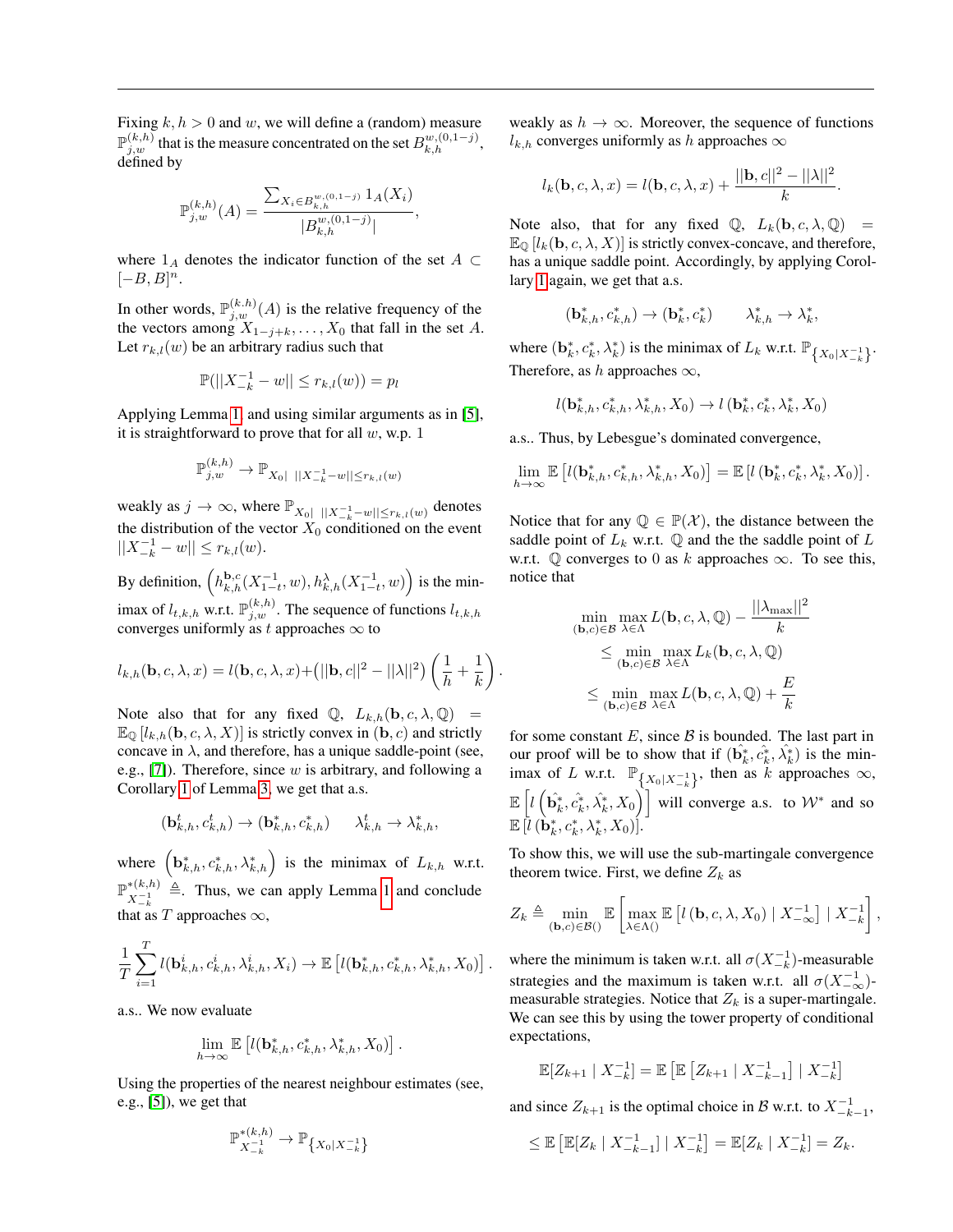Note also that  $\mathbb{E}[Z_k]$  is uniformly bounded. Therefore, we can apply the super-martingale convergence theorem and get that  $Z_k \to Z_\infty$  a.s., where,

$$
Z_{\infty} = \mathbb{E}\left[l(\mathbf{b}^*_{\infty}, c^*_{\infty}, \lambda^*_{\infty}, X_0) \mid X_{-\infty}^{-1}\right] = \mathcal{W}^*,
$$

and by using Lebesgue's dominated convergence theorem, also  $\mathbb{E}[Z_k] \to \mathbb{E}[Z_{\infty}] = \mathcal{W}^*$ . Using the same arguments,  $Z'_k$ , defined as

$$
Z'_{k} \triangleq \max_{\lambda \in \Lambda(\cdot)} \mathbb{E}\left[\min_{(\mathbf{b},c)\in\mathcal{B}(\cdot)} \mathbb{E}\left[l\left(\mathbf{b},c,\lambda,X_{0}\right) \mid X_{-\infty}^{-1}\right] \mid X_{-k}^{-1}\right]
$$

where the maximum is taken w.r.t. all  $\sigma(X_{-k}^{-1})$ -measurable strategies and the minimum is taken w.r.t. all  $\sigma(X^{-1}_{-\infty})$ measurable strategies, is a sub-martingale that also converges a.s. to  $Z_{\infty}$  and thus  $\mathbb{E}[Z_k'] \to \mathbb{E}[Z_{\infty}] = \mathcal{W}^*$ .

We conclude the proof by noticing that the following relation holds for any  $k$ ,

$$
\mathbb{E}[Z'_{k}]
$$
\n
$$
= \mathbb{E}\left[\max_{\lambda \in \Lambda(\cdot)} \mathbb{E}\left[\min_{(\mathbf{b},c) \in \mathcal{B}(\cdot)} \mathbb{E}\left[l(\mathbf{b},c,\lambda,X_{0}) \mid X_{-\infty}^{-1}\right] \mid X_{-k}^{-1}\right]\right]
$$
\n
$$
\leq \mathbb{E}\left[\max_{\lambda \in \Lambda(\cdot)} \mathbb{E}\left[\mathbb{E}\left[l\left(\hat{\mathbf{b}}_{k}^{*},\hat{c}_{k}^{*},\lambda,X_{0}\right) \mid X_{-\infty}^{-1}\right] \mid X_{-k}^{-1}\right]\right]
$$
\n
$$
= \mathbb{E}\left[\max_{\lambda \in \Lambda(\cdot)} \mathbb{E}\left[l\left(\hat{\mathbf{b}}_{k}^{*},\hat{c}_{k}^{*},\lambda,X_{0}\right) \mid X_{-k}^{-1}\right]\right]
$$
\n
$$
= \mathbb{E}\left[l\left(\hat{\mathbf{b}}_{k}^{*},\hat{c}_{k}^{*},\lambda_{k}^{*},X_{0}\right)\right],
$$

and using similar arguments we can show that also

$$
\mathbb{E}\left[l\left(\mathbf{b},\hat{c}_k^*,\hat{\lambda}_k^*,X_0\right)\right] \leq \mathbb{E}[Z_k],
$$

and since both  $\mathbb{E}[Z_k]$  and  $\mathbb{E}[Z'_k]$  converge to  $\mathcal{W}^*$ , we get the desired result.

 $\Box$ 

,

<span id="page-4-4"></span>**Lemma 5.** *For*  ${H_{k,h}}$  *the following relation holds a.s.:* 

$$
\inf_{k,h} \limsup_{T \to \infty} \frac{1}{T} \sum_{i=1}^{T} l\left(\mathbf{b}_{k,h}^i, c_{k,h}^i, \lambda_i, X_i\right) \leq W^*
$$
\n
$$
\leq \sup_{k,h} \liminf_{T \to \infty} \frac{1}{T} \sum_{i=1}^{T} l\left(\mathbf{b}_i, c_i, \lambda_{k,h}^i, X_i\right),
$$

where  $(\mathbf{b}_i, c_i, \lambda_i)$  are the predictions of CANN when applied *on*  ${H_{k,h}}$ .

*Proof.* Set

$$
f(\mathbf{b},c,\mathbb{Q}) \triangleq \max_{\lambda \in \Lambda} \mathbb{E}_{\mathbb{Q}} \left[ l\left(\mathbf{b},c,\lambda,X_0\right) \right].
$$

We will start from the LHS,

<span id="page-4-0"></span>
$$
\inf_{k,h} \limsup_{T \to \infty} \frac{1}{T} \sum_{i=1}^{T} l\left(\mathbf{b}_{k,h}^i, c_{k,h}^i, \lambda_i, X_i\right),\qquad(11)
$$

and similarly to Lemma [2,](#page-1-6) by using the strong law of large numbers we can write

$$
(11) = \inf_{k,h} \limsup_{n \to \infty} \frac{1}{T} \sum_{i=1}^{T} \mathbb{E} \left[ l\left(\mathbf{b}_{k,h}^i, c_{k,h}^i, \lambda_i, X_0\right) \mid X_{1-i}^{-1} \right]
$$
  

$$
\leq \inf_{k,h} \limsup_{T \to \infty} \frac{1}{T} \sum_{i=1}^{T} f(\mathbf{b}_{k,h}^i, c_{k,h}^i, \mathbb{P}_{X_0 | X_{1-i}^{-1}}) \ a.s. \quad (12)
$$

For fixed  $k, h > 0$ , from the proof of Theorem [\(4\)](#page-2-0),  $(b_{k,h}^i, c_{k,h}^i) \rightarrow (b_{k,h}^*, c_{k,h}^*)$  a.s. as i approaches  $\infty$ , and from Levy's zero-one law also  $\mathbb{P}_{X_0|X_{1-i}^{-1}} \to \mathbb{P}_{\infty}$  weakly. From Lemma [2](#page-0-2) we know that  $f$  is continuous, therefore, we can apply Lemma [1](#page-0-5) and get that

<span id="page-4-1"></span>
$$
(12) = \inf_{k,h} \mathbb{E} \left[ \mathbb{E} \left[ f(\mathbf{b}_{k,h}^*, c_{k,h}^*, \mathbb{P}_{\infty}) \right] \right]
$$
  

$$
\leq \lim_{k \to \infty} \lim_{h \to \infty} \mathbb{E} \left[ f((\mathbf{b}_{k,h}^*, c_{k,h}^*, \mathbb{P}_{\infty}) \right].
$$
 (13)

From the uniqueness of the saddle point and from the proof of Theorem [\(4\)](#page-2-0), for fiked  $k > 0$ ,

<span id="page-4-2"></span>
$$
\lim_{h\to\infty} (\mathbf{b}_{k,h}^*,c_{k,h}^*) \to (\mathbf{b}_{k}^*,c_{k}^*)
$$

a.s.. Thus, from the continuity of  $f$  we get that

$$
\lim_{h\to\infty} f(\mathbf{b}_{k,h}^*, c_{k,h}^*, \mathbb{P}_{\infty}) \to f(\mathbf{b}_k^*, c_k^*, \mathbb{P}_{\infty})
$$

and again by Lebesgue's dominated convergence,

<span id="page-4-3"></span>
$$
(13) = \lim_{k \to \infty} \mathbb{E} \left[ f(\mathbf{b}_k^*, c_k^*, \mathbb{P}_{\infty}) \right]
$$

$$
= \lim_{k \to \infty} \mathbb{E} \left[ \max_{\lambda \in \Lambda} \mathbb{E}_{\mathbb{P}_{\infty}} \left[ l(\mathbf{b}_k^*, c_k^*, \lambda, X_0) \right] \right]. \tag{14}
$$

Now, from Theorem [4](#page-2-0) we know that every accumulation point of the sequence  $\{(\mathbf{b}_k^*, c_k^*)\}$  is in the optimal set

$$
\arg\min_{(\mathbf{b},c)\in\mathcal{B}}\left(\max_{\lambda\in\Lambda}\mathbb{E}_{\mathbb{P}_{\infty}}\left[l\left(\mathbf{b},c,\lambda,X_0\right)\right]\right).
$$

Therefore a.s.

 $\lim_{k\to\infty} \max_{\lambda \in \Lambda} \mathbb{E}_{\mathbb{P}_{\infty}} \left[ l\left(\mathbf{b}_k^*, c_k^*, \lambda, X_0 \right) \right] \to \mathbb{E}_{\mathbb{P}_{\infty}} \left[ l\left(\mathbf{b}_{\infty}^*, c_{\infty}^*, \lambda_{\infty}^*, X_0 \right) \right],$ 

and using Lebesgue's dominated convergence,

$$
(14) = \mathbb{E}\left[\mathbb{E}_{\mathbb{P}_{\infty}}\left[l\left(\mathbf{b}^*_{\infty}, c^*_{\infty}, \lambda^*_{\infty}, X_0\right)\right]\right] = \mathcal{W}^*.
$$

Using similar arguments, we can show the second part of the lemma.

 $\Box$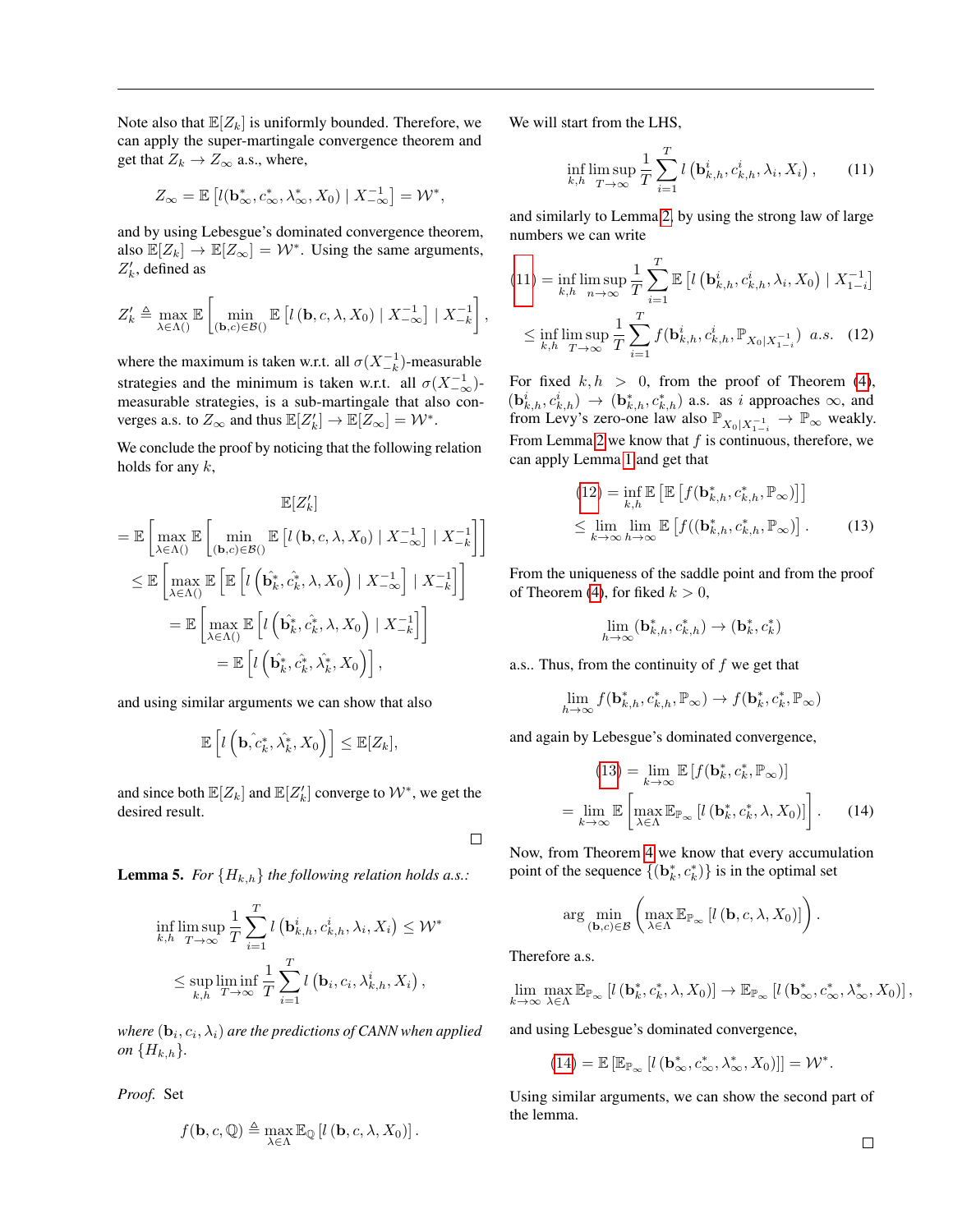We are now ready to state and prove the optimality of CANN

Theorem 3 (Optimality of CANN ). *Assume that for any*  $\mathit{vector}\;w_1^k \in \mathbb{R}^k$  the random variable  $||X_1^k - w_1^k||$  as a *continuous distribution. Then, for any*  $\gamma > 0$  *and for any bounded process*  $\{X_i\}_{-\infty}^{\infty}$ : CANN is a  $\gamma$ -bounded and  $\gamma$ *universal investment strategy.*

*Proof.* We first show that

.

$$
\lim_{T \to \infty} \frac{1}{T} \sum_{i=1}^{T} l(\mathbf{b}_i, c_i, \lambda_i, X_i) = \mathcal{W}^* \quad a.s. \tag{15}
$$

Applying Lemma 5 in [\[6\]](#page-6-5), we know that updates of CANN guarantee that for every expert  $H_{k,h}$ ,

$$
\frac{1}{T0} \sum_{i=1}^{T} l(\mathbf{b}_{i}, c_{i}, \lambda_{i}, x_{i}) \leq \frac{1}{T} \sum_{i=1}^{T} l(\mathbf{b}_{k,h}^{i}, c_{k,h}^{i}, \lambda_{i}, x_{i}) + \frac{C_{k,h}}{\sqrt{T}}
$$
\n(16)\n  
\n
$$
\frac{1}{T} \sum_{i=1}^{T} l(\mathbf{b}_{i}, c_{i}, \lambda_{i}, x_{i}) \geq \frac{1}{T} \sum_{i=1}^{T} l(\mathbf{b}_{i}, c_{i}, \lambda_{k,h}^{i}, x_{i}) - \frac{C_{k,h}'}{\sqrt{T}},
$$
\n(17)

where  $C_{k,h}, C'_{k,h} > 0$  are some constants independent of T. In particular, using Equation [\(16\)](#page-5-0),

$$
\frac{1}{T} \sum_{i=1}^T l(\mathbf{b}_i, c_i, \lambda_i, x_i)
$$
\n
$$
\leq \inf_{k,h} \left( \frac{1}{T} \sum_{i=1}^T l(\mathbf{b}_{k,h}^i, c_{k,h}^i, \lambda_i, x_i) + \frac{C_{k,h}}{\sqrt{T}} \right).
$$

Therefore, we get

$$
\limsup_{T \to \infty} \frac{1}{T} \sum_{i=1}^{T} l(\mathbf{b}_{i}, c_{i}, \lambda_{i}, x_{i})
$$
\n
$$
\leq \limsup_{T \to \infty} \inf_{k,h} \left( \frac{1}{T} \sum_{i=1}^{T} l(\mathbf{b}_{k,h}^{i}, c_{k,h}^{i}, \lambda_{i}, x_{i}) + \frac{C_{k,h}}{\sqrt{T}} \right)
$$
\n
$$
\leq \inf_{k,h} \limsup_{T \to \infty} \left( \frac{1}{T} \sum_{i=1}^{T} l(\mathbf{b}_{k,h}^{i}, c_{k,h}^{i}, \lambda_{i}, x_{i}) + \frac{C_{k,h}}{\sqrt{T}} \right)
$$
\n
$$
\leq \inf_{k,h} \limsup_{T \to \infty} \left( \frac{1}{T} \sum_{i=1}^{T} l(\mathbf{b}_{k,h}^{i}, c_{k,h}^{i}, \lambda_{i}, x_{i}) \right), \qquad (18)
$$

where in the last inequality we used the fact that lim sup is sub-additive. Using Lemma [\(5\)](#page-4-4), we get that

$$
(18) \leq \mathcal{W}^*
$$
  

$$
\leq \sup_{k,h} \liminf_{n \to \infty} \frac{1}{N} \sum_{i=1}^{N} l\left(\mathbf{b}_i, c_i, \lambda^i_{k,h}, X_i\right). \tag{19}
$$

Using similar arguments and using Equation [\(17\)](#page-5-2) we can show that

$$
(19) \leq \liminf_{T \to \infty} \frac{1}{T} \sum_{i=1}^T l(\mathbf{b}_i, c_i, \lambda_i, x_i).
$$

Summarizing, we have

$$
\limsup_{T \to \infty} \frac{1}{T} \sum_{i=1}^{T} l(\mathbf{b}_i, c_i, \lambda_i, x_i) \leq W^*
$$
  

$$
\leq \liminf_{T \to \infty} \frac{1}{T} \sum_{i=1}^{T} l(\mathbf{b}_i, c_i, \lambda_i, x_i).
$$

<span id="page-5-5"></span>Therefore, we can conclude that a.s.

$$
\lim_{T \to \infty} \frac{1}{T} \sum_{i=1}^{T} l(\mathbf{b}_i, c_i, \lambda_i, X_i) = \mathcal{W}^*.
$$

<span id="page-5-0"></span>To show that MHA is indeed a  $\gamma$ -bounded strategy and to shorten the notation, we will denote

$$
g(\mathbf{b}, c, \lambda, x) \triangleq \lambda \left( c + \frac{1}{1 - \alpha} \left( \omega(\mathbf{b}, x) - c \right)^{+} - \gamma \right).
$$

<span id="page-5-2"></span>First, from Equation [\(17\)](#page-5-2) applied on the expert  $H_{0,0}$ , we get that:

<span id="page-5-4"></span>
$$
\limsup_{T \to \infty} \frac{1}{T} \sum_{i=1}^{T} g(\mathbf{b}_i, c_i, \lambda_{\max}, x_i)
$$
\n
$$
\leq \limsup_{T \to \infty} \frac{1}{T} \sum_{i=1}^{T} g(\mathbf{b}_i, c_i, \lambda_i, x_i).
$$
\n(20)

Moreover, since  $l$  is uniformly continuous, for any given  $\epsilon > 0$ , there exists  $\delta > 0$ , such that if  $|\lambda' - \lambda| < \delta$ , then

$$
|l(\mathbf{b}, c, \lambda', x) - l(\mathbf{b}, c, \lambda, x)| < \epsilon
$$

for any  $(b, c) \in B$  and  $x \in \mathcal{X}$ . We also know that

$$
\lim_{k \to \infty} \lim_{h \to \infty} \lim_{i \to \infty} \lambda^i_{k,h} = \lambda^*_{\infty}.
$$

<span id="page-5-1"></span>Therefore, there exist  $k_0, h_0, i_0$  such that  $|\lambda^i_{k_0,h_0} - \lambda^*_{\infty}| < \delta$ for any  $i > i_0$ . Since  $\lim_{k \to \infty} \lambda_k^* = \lambda_\infty^*$  there exists  $k_0$ such that  $|\lambda_{k_0}^* - \lambda_{\infty}^*| < \frac{\delta}{3}$ . Note that  $\lim_{h \to \infty} \lambda_{k_0,h}^* = \lambda_{k_0}^*$ , so there exists  $h_0$  such that  $|\lambda_{k_0,h_0}^* - \lambda_{k_0}^*| < \frac{\delta}{3}$ . Finally, since  $\lim_{i\to\infty} \lambda^i_{k_0,l_0} = \lambda^*_{k_0,l_0}$ , there exists  $i_0$  such that if  $i > i_0$ , then  $|\lambda^i_{k_0, l_0} - \lambda^*_{k_0, l_0}| < \frac{\delta}{3}$ . Combining all the above, we get that for  $k_0$ ,  $h_0$ ,  $i_0$  if  $i > i_0$ , then

$$
|\lambda_{k_0,h_0}^i - \lambda_{\infty}^*| < |\lambda_{k_0,h_0}^i - \lambda_{k_0,h_0}^*| + |\lambda_{k_0,h_0}^i - \lambda_{k_0}^*| + |\lambda_{k_0}^* - \lambda_{\infty}^*| < \delta.
$$

<span id="page-5-3"></span>Therefore,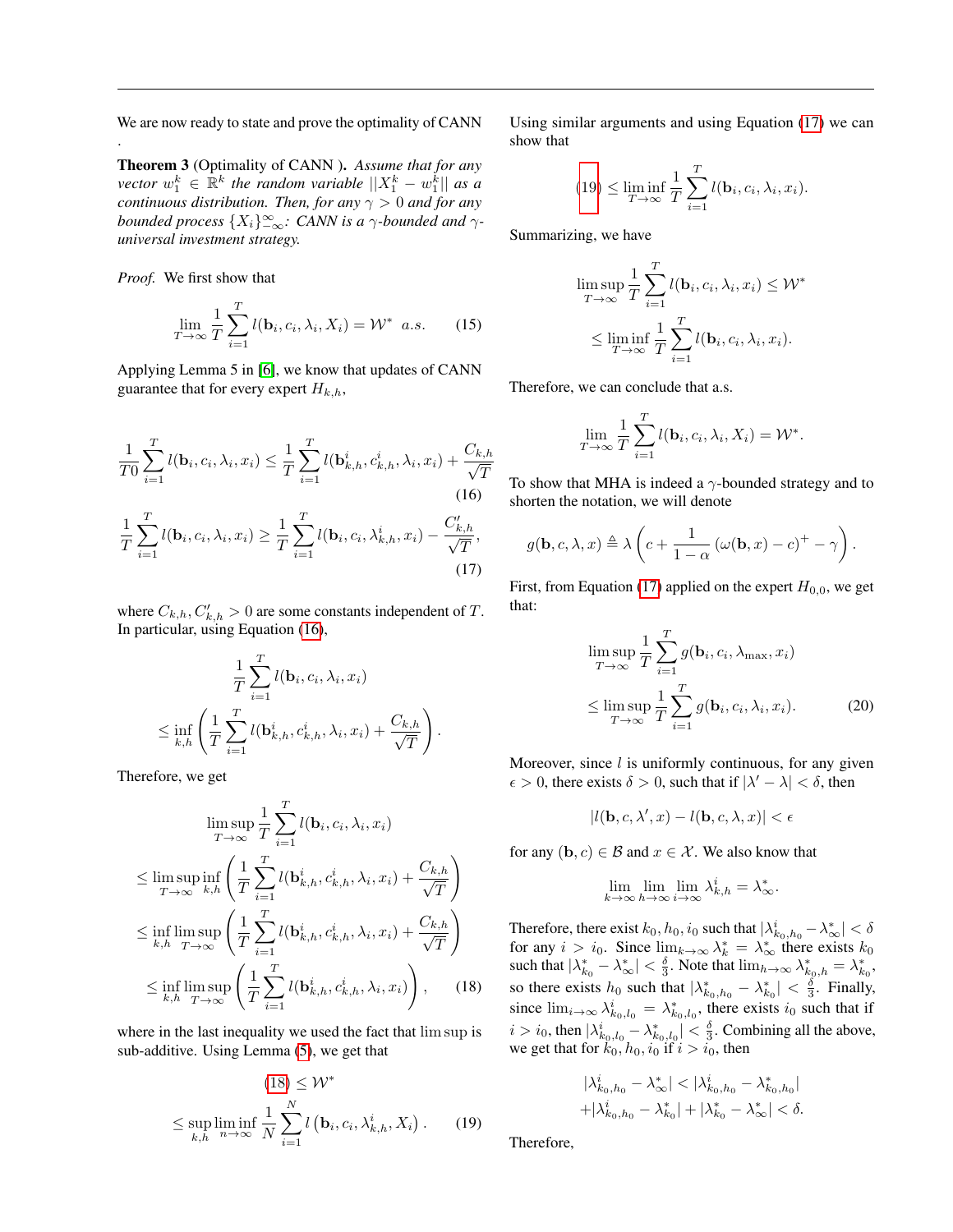$$
\limsup_{T \to \infty} \left( \frac{1}{T} \sum_{i=1}^T l(\mathbf{b}_i, c_i, \lambda^*_{\infty}, x_i) - \frac{1}{T} \sum_{i=1}^T l(\mathbf{b}_i, c_i, \lambda_i, x_i) \right) \le
$$
\n
$$
\limsup_{T \to \infty} \left( \frac{1}{T} \sum_{i=1}^T l(\mathbf{b}_i, c_i, \lambda^*_{\infty}, x_i) - \frac{1}{T} \sum_{i=1}^T l(\mathbf{b}_i, c_i, \lambda^i_{k_0, h_0}, x_i) \right) +
$$
\n
$$
\limsup_{T \to \infty} \left( \frac{1}{T} \sum_{i=1}^T l(\mathbf{b}_i, c_i, \lambda^i_{k_0, h_0}, x_i) - \frac{1}{T} \sum_{i=1}^T l(\mathbf{b}_i, c_i, \lambda_i, x_i) \right)
$$
\n(21)

From the uniform continuity we also learn that the first summand is bounded above by  $\epsilon$ , and from Equation [\(17\)](#page-5-2), we get that the last summand is bounded above by 0. Thus,

$$
(21) \leq \epsilon,
$$

and since  $\epsilon$  is arbitrary, we get that

$$
\limsup_{T \to \infty} \left( \frac{1}{T} \sum_{i=1}^T l(\mathbf{b}_i, c_i, \lambda^*_{\infty}, x_i) - \frac{1}{T} \sum_{i=1}^T l(\mathbf{b}_i, c_i, \lambda_i, x_i) \right) \leq 0.
$$

Thus,

$$
\limsup_{T \to \infty} \frac{1}{T} \sum_{i=1}^{T} l(\mathbf{b}_i, c_i, \lambda^*_{\infty}, X_i) \leq \mathcal{W}^*,
$$

and from Theorem 1 we can conclude that

$$
\lim_{T \to \infty} \frac{1}{T} \sum_{i=1}^{T} l(\mathbf{b}_i, c_i, \lambda^*_{\infty}, X_i) = \mathcal{W}^*.
$$

Therefore, we can deduce that

$$
\limsup_{T \to \infty} \frac{1}{T} \sum_{i=1}^{T} g(\mathbf{b}_i, c_i, \lambda_i, x_i)
$$
\n
$$
-\limsup_{T \to \infty} \frac{1}{T} \sum_{i=1}^{T} g(\mathbf{b}_i, c_i, \lambda^*_{\infty}, x_i) =
$$
\n
$$
\limsup_{T \to \infty} \frac{1}{T} \sum_{i=1}^{N} g(\mathbf{b}_i, c_i, \lambda^*_{\infty}, x_i)
$$
\n
$$
+\liminf_{T \to \infty} \frac{1}{T} \sum_{i=1}^{T} -g(\mathbf{b}_i, c_i, \lambda^*_{\infty}, x_i)
$$
\n
$$
\leq \limsup_{T \to \infty} \frac{1}{T} \sum_{i=1}^{T} g(\mathbf{b}_i, c_i, \lambda_i, x_i) - \frac{1}{T} \sum_{i=1}^{T} g(\mathbf{b}_i, c_i, \lambda^*_{\infty}, x_i)
$$
\n
$$
= \limsup_{T \to \infty} \frac{1}{T} \sum_{i=1}^{T} l(\mathbf{b}_i, c_i, \lambda_i, x_i) - \frac{1}{T} \sum_{i=1}^{T} l(\mathbf{b}_i, c_i, \lambda^*_{\infty}, x_i)
$$
\n
$$
= 0,
$$

which results in

$$
\limsup_{T \to \infty} \frac{1}{T} \sum_{i=1}^{T} g(\mathbf{b}_i, c_i, \lambda_i, x_i)
$$
  

$$
\leq \limsup_{T \to \infty} \frac{1}{T} \sum_{i=1}^{T} g(\mathbf{b}_i, c_i, \lambda^*_{\infty}, x_i).
$$

<span id="page-6-6"></span>Combining the above with Equation [\(20\)](#page-5-4), we get that

$$
\limsup_{T \to \infty} \frac{1}{T} \sum_{i=1}^{T} g(\mathbf{b}_i, c_i, \lambda_{\max}, x_i)
$$
  

$$
\leq \limsup_{T \to \infty} \frac{1}{T} \sum_{i=1}^{T} g(\mathbf{b}_i, c_i, \lambda^*_{\infty}, x_i).
$$

Since  $0 \leq \lambda_{\infty}^* < \lambda_{\max}$ , we get that

$$
\limsup_{T \to \infty} \frac{1}{T} \sum_{i=1}^{T} g(\mathbf{b}_i, c_i, \lambda_{\max}, x_i)
$$
  

$$
\leq \gamma.
$$

Since the choices of  $c_i$  are not necessarily optimal w.r.t.  $\mathbb{P}_{X_0|X_{-i-1}^{-1}}$  we get that CANN is  $\gamma$ -bounded. Using Equa-tion [\(15\)](#page-5-5), we get that CANN is also  $\gamma$ -universal.

 $\Box$ 

#### **References**

- <span id="page-6-3"></span>[1] P.H. Algoet and T.M. Cover. Asymptotic optimality and asymptotic equipartition properties of log-optimum investment. *The Annals of Probability*, pages 876–898, 1988.
- <span id="page-6-1"></span>[2] D. Bertsekas and S. Shreve. *Stochastic optimal control: The discrete time case*, volume 23. Academic Press New York, 1978.
- <span id="page-6-0"></span>[3] L. Breiman. The individual ergodic theorem of information theory. *The Annals of Mathematical Statistics*, 28(3):809–811, 1957.
- <span id="page-6-2"></span>[4] K. Fan. Minimax theorems. *Proceedings of the National Academy of Sciences*, 39(1):42–47, 1953.
- <span id="page-6-4"></span>[5] L. Györfi, F. Udina, and H. Walk. Nonparametric nearest neighbor based empirical portfolio selection strategies. *Statistics & Decisions, International Mathematical Journal for Stochastic Methods and Models*, 26(2):145–157, 2008.
- <span id="page-6-5"></span>[6] Y. Kalnishkan and M. Vyugin. The weak aggregating algorithm and weak mixability. In *International Conference on Computational Learning Theory*, pages 188–203. Springer, 2005.